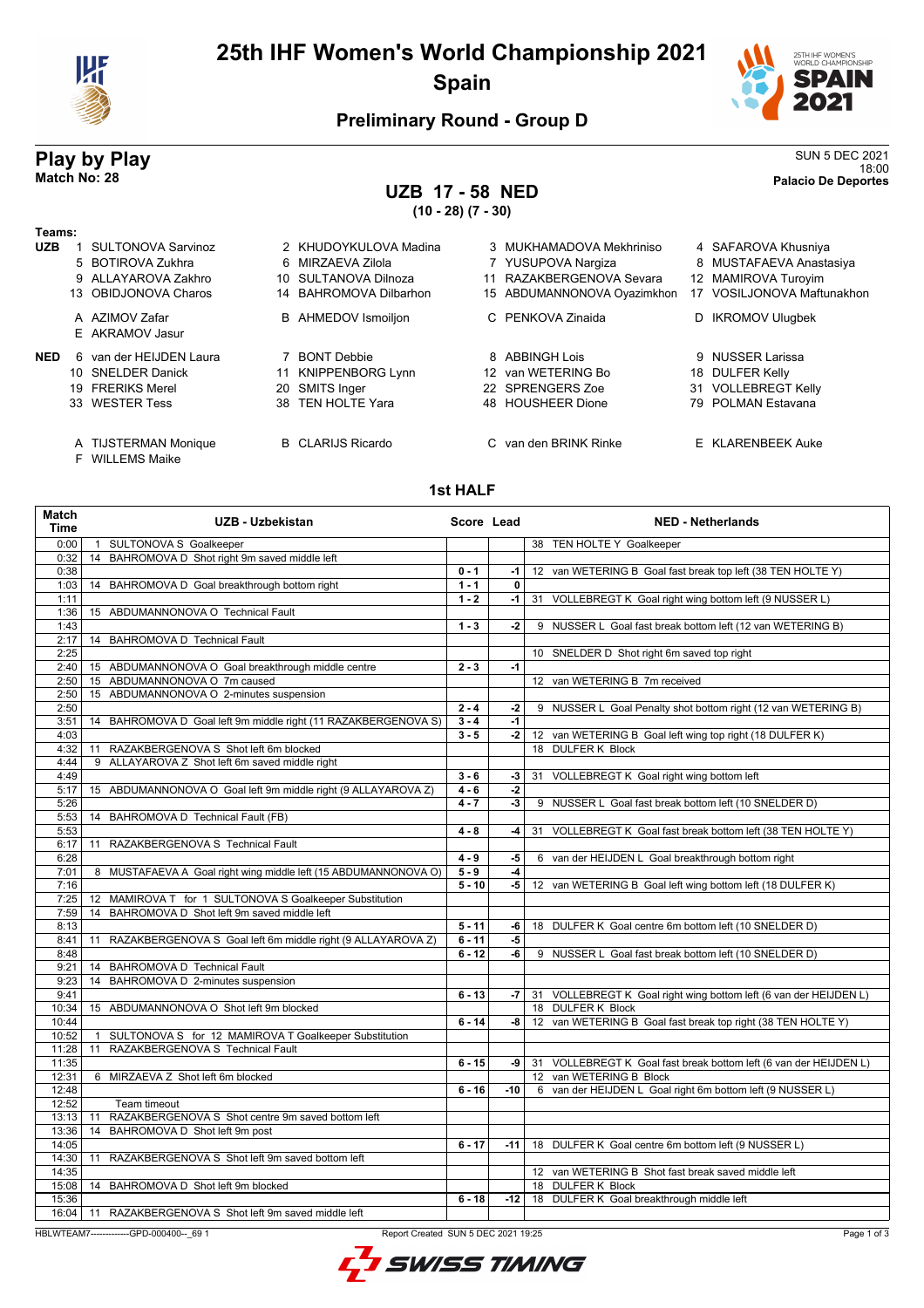

# **25th IHF Women's World Championship 2021 Spain**



### **Preliminary Round - Group D**

#### **Play by Play** SUN 5 DEC 2021 18:00 **Match No: 28 Palacio De Deportes**

**UZB 17 - 58 NED (10 - 28) (7 - 30)**

**1st HALF**

| <b>Match</b><br><b>Time</b> | UZB - Uzbekistan                                                | Score Lead |       | <b>NED - Netherlands</b>                                       |
|-----------------------------|-----------------------------------------------------------------|------------|-------|----------------------------------------------------------------|
| 16:08                       |                                                                 | $6 - 19$   | -13 l | 31 VOLLEBREGT K Goal fast break top right (38 TEN HOLTE Y)     |
| 16:37                       | 15 ABDUMANNONOVA O Shot left 9m saved middle left               |            |       |                                                                |
| 16:43                       | <b>BAHROMOVA D Steal</b><br>14                                  |            |       | 38 TEN HOLTE Y Turnover                                        |
| 17:17                       | 15 ABDUMANNONOVA O Shot right 9m blocked                        |            |       | 9 NUSSER L Block                                               |
| 17:24                       |                                                                 | $6 - 20$   | -14 l | 12 van WETERING B Goal fast break bottom left (38 TEN HOLTE Y) |
| 17:53                       | 14 BAHROMOVA D Goal centre 9m top left                          | $7 - 20$   | $-13$ |                                                                |
| 18:06                       |                                                                 |            |       | 10 SNELDER D Technical Fault                                   |
| 19:09                       | 15 ABDUMANNONOVA O Shot right 9m blocked                        |            |       | 10 SNELDER D Block                                             |
| 19:24                       |                                                                 |            |       | 10 SNELDER D Warning (yellow card)                             |
| 19:18                       |                                                                 |            |       | 7 BONT D Shot fast break post                                  |
| 19:42                       | 15 ABDUMANNONOVA O Shot centre 9m saved bottom left             |            |       |                                                                |
| 19:51                       |                                                                 | $7 - 21$   | $-14$ | 10 SNELDER D Goal fast break top left (8 ABBINGH L)            |
| 20:16                       | 13 OBIDJONOVA C Technical Fault                                 |            |       |                                                                |
| 20:29                       |                                                                 | $7 - 22$   | $-15$ | 7 BONT D Goal flying throw bottom right (12 van WETERING B)    |
| 21:10                       | 7 YUSUPOVA N Technical Fault                                    |            |       |                                                                |
| 21:18                       |                                                                 | $7 - 23$   | $-16$ | 9 NUSSER L Goal fast break bottom centre (6 van der HEIJDEN L) |
| 21:48                       | RAZAKBERGENOVA S Shot left 9m saved middle right<br>11          |            |       |                                                                |
| 21:56                       |                                                                 | $7 - 24$   | $-17$ | 19 FRERIKS M Goal centre 6m bottom right (8 ABBINGH L)         |
| 22:34                       | 5 BOTIROVA Z 7m received                                        |            |       | 8 ABBINGH L 7m caused                                          |
| 22:42                       | 13 OBIDJONOVA C Goal Penalty shot bottom right (5 BOTIROVA Z)   | $8 - 24$   | $-16$ |                                                                |
| 23:16                       | 15 ABDUMANNONOVA O 7m caused                                    |            |       | 19 FRERIKS M 7m received                                       |
| 23:25                       |                                                                 |            |       | 8 ABBINGH L Penalty shot post                                  |
| 24:58                       | 13 OBIDJONOVA C Shot left 9m blocked                            |            |       | 8 ABBINGH L Block                                              |
| 25:11                       | 13 OBIDJONOVA C Shot left 6m saved bottom right                 |            |       |                                                                |
| 25:22                       | 15 ABDUMANNONOVA O Goal right 6m middle left                    | $9 - 24$   | $-15$ |                                                                |
| 25:39                       |                                                                 | $9 - 25$   | $-16$ | 6 van der HEIJDEN L Goal right 6m bottom left (8 ABBINGH L)    |
| 26:52                       | 7 YUSUPOVA N Goal centre 6m top left (15 ABDUMANNONOVA O)       | $10 - 25$  | $-15$ |                                                                |
| 27:24                       |                                                                 | $10 - 26$  | $-16$ | 7 BONT D Goal right wing bottom right (20 SMITS I)             |
| 27:30                       | 12 MAMIROVA T for 1 SULTONOVA S Goalkeeper Substitution         |            |       |                                                                |
| 27:59                       | YUSUPOVA N Technical Fault<br>$\overline{7}$                    |            |       |                                                                |
| 28:06                       |                                                                 | $10 - 27$  | $-17$ | 7 BONT D Goal fast break middle left (6 van der HEIJDEN L)     |
| 28:38                       | 14 BAHROMOVA D Shot left 9m post                                |            |       |                                                                |
| 29:04                       | BAHROMOVA D Shot left 9m saved middle right<br>14               |            |       |                                                                |
| 29:14                       |                                                                 | $10 - 28$  | $-18$ | 8 ABBINGH L Goal centre 9m bottom right (20 SMITS I)           |
| 30:00                       | RAZAKBERGENOVA S Shot direct free throw saved middle left<br>11 |            |       |                                                                |

#### **2nd HALF**

| Match<br><b>Time</b>                                                                          | UZB - Uzbekistan                                                 | Score Lead |       | <b>NED - Netherlands</b>                                            |  |
|-----------------------------------------------------------------------------------------------|------------------------------------------------------------------|------------|-------|---------------------------------------------------------------------|--|
| 30:00                                                                                         | <b>SULTONOVA S Goalkeeper</b>                                    |            |       | 38 TEN HOLTE Y Goalkeeper                                           |  |
| 30:34                                                                                         |                                                                  | $10 - 29$  | -19 l | 79 POLMAN E Goal left 6m bottom left (48 HOUSHEER D)                |  |
| 31:01                                                                                         | ABDUMANNONOVA O Shot centre 9m saved middle left<br>15           |            |       |                                                                     |  |
| 31:05                                                                                         | RAZAKBERGENOVA S Steal<br>11                                     |            |       | 38 TEN HOLTE Y Turnover                                             |  |
| 31:33                                                                                         |                                                                  |            |       | 18 DULFER K 2-minutes suspension                                    |  |
| 31:46                                                                                         | 15 ABDUMANNONOVA O Turnover                                      |            |       | 48 HOUSHEER D Steal                                                 |  |
| 31:53                                                                                         |                                                                  | $10 - 30$  | $-20$ | 19 FRERIKS M Goal fast break bottom left (48 HOUSHEER D)            |  |
| 32:16                                                                                         | RAZAKBERGENOVA S Shot right 6m saved bottom left<br>11           |            |       |                                                                     |  |
| 32:30                                                                                         |                                                                  |            |       | 8 ABBINGH L for 38 TEN HOLTE Y Empty goal                           |  |
| 32:51                                                                                         |                                                                  |            |       | 38 TEN HOLTE Y for 7 BONT D Goalkeeper back                         |  |
| 32:49                                                                                         |                                                                  | $10 - 31$  | -21   | 22 SPRENGERS Z Goal left wing bottom right (8 ABBINGH L)            |  |
| 33:25                                                                                         | 8 MUSTAFAEVA A Goal right wing bottom left (11 RAZAKBERGENOVA S) | $11 - 31$  | $-20$ |                                                                     |  |
| 33:55                                                                                         |                                                                  | $11 - 32$  | $-21$ | 19 FRERIKS M Goal centre 6m top left (48 HOUSHEER D)                |  |
| 34:38                                                                                         | 15 ABDUMANNONOVA O Turnover                                      |            |       | 48 HOUSHEER D Steal                                                 |  |
| 34:44                                                                                         |                                                                  | $11 - 33$  | -22   | 22 SPRENGERS Z Goal fast break middle left (48 HOUSHEER D)          |  |
| 35:16                                                                                         | 6 MIRZAEVA Z Shot centre 6m saved top centre                     |            |       |                                                                     |  |
| 35:21                                                                                         |                                                                  | $11 - 34$  | $-23$ | BONT D Goal fast break top right (38 TEN HOLTE Y)<br>$\overline{7}$ |  |
| 35:53                                                                                         | VOSILJONOVA M Shot left 6m missed<br>17                          |            |       |                                                                     |  |
| 36:12                                                                                         | MAMIROVA T for 1 SULTONOVA S Goalkeeper Substitution<br>12       |            |       |                                                                     |  |
| 36:01                                                                                         |                                                                  | $11 - 35$  | -24   | 18 DULFER K Goal centre 9m top right (79 POLMAN E)                  |  |
| 36:57                                                                                         | RAZAKBERGENOVA S Shot centre 9m saved middle right               |            |       |                                                                     |  |
| 37:05                                                                                         |                                                                  |            |       | 19 FRERIKS M Shot centre 6m missed                                  |  |
| 37:55                                                                                         | 9 ALLAYAROVA Z Shot left wing saved bottom right                 |            |       |                                                                     |  |
| 38:02                                                                                         |                                                                  | $11 - 36$  | $-25$ | 79 POLMAN E Goal centre 9m top right (18 DULFER K)                  |  |
| 38:32                                                                                         | 14 BAHROMOVA D Goal centre 9m middle right (11 RAZAKBERGENOVA S) | $12 - 36$  | $-24$ |                                                                     |  |
| 38:41                                                                                         |                                                                  | $12 - 37$  | $-25$ | 19 FRERIKS M Goal centre 6m bottom right (18 DULFER K)              |  |
| 39:16                                                                                         | 14 BAHROMOVA D Shot breakthrough saved middle right              |            |       |                                                                     |  |
| 39:26                                                                                         |                                                                  |            |       | 22 SPRENGERS Z Shot left wing post                                  |  |
| 40:21                                                                                         | 17 VOSILJONOVA M Shot right 6m saved middle right                |            |       |                                                                     |  |
| HBLWTEAM7-------------GPD-000400-- 69 1<br>Report Created SUN 5 DEC 2021 19:25<br>Page 2 of 3 |                                                                  |            |       |                                                                     |  |